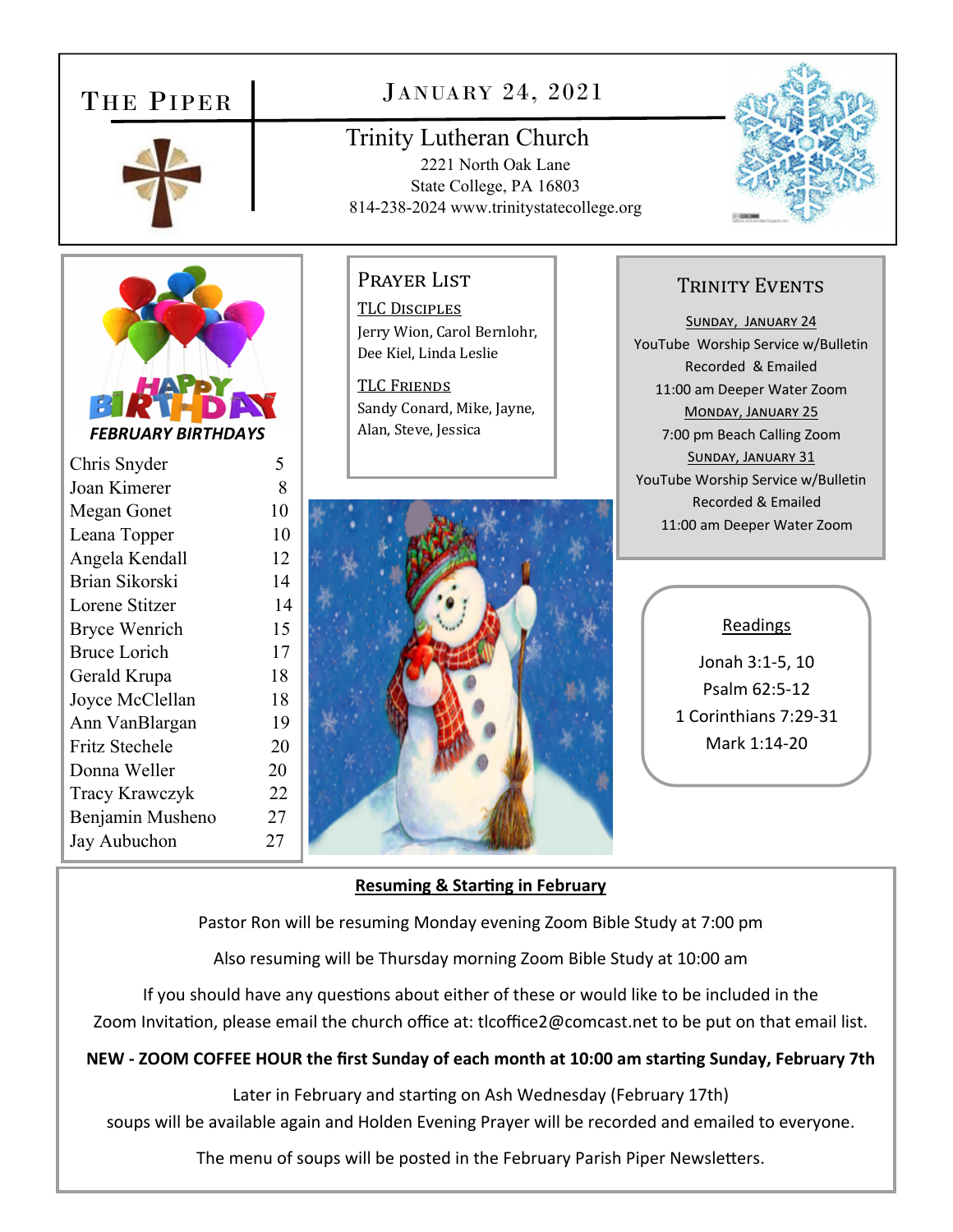# *From the Pastor's Desk*

Dear Beloved of God,

Caring for the least and last in our communities has been a value within God's people from the start. In Deuteronomy 14 we read:

Every third year you shall bring out the full tithe of your produce for that year and store it within your towns; the Levites, because they have no allotment or inheritance with you, as well as the resident aliens, the orphans, and the widows in your towns, may come and eat their fill so that the LORD your God may bless you in all the work that you undertake. (Dt 14:28f.)

Here at Trinity, God's people have always supported those organizations, agencies and efforts to care for those in need: our annual Yard Sale, Toys for Tots, the Food Banks, PTBA Clothing Drive, Blanket Sunday, Mountain TOP, among others. In the last few years some of our disciples began volunteering with Out Of The Cold (OOTC) a ministry with and for the homeless among us. "OOTC<sup>3</sup> is a registered non-profit 501(c)(3) organization that was established in February 2011 by the Community Safety Net (CSN) which serves residents of Centre County, Pennsylvania."

Isaiah reminds us:

Ah, you who make iniquitous decrees,

who write oppressive statutes,

to turn aside the needy from justice

and to rob the poor of my people of their right,

that widows may be your spoil,

and that you may make the orphans your prey!

What will you do on the day of punishment,

in the calamity that will come from far away?

To whom will you flee for help,

and where will you leave your wealth, (Is 10:1‐3)

The early church was particularly concerned for those on the fringe of society. Many of the followers of Jesus included those disenfranchised by the culture. As Jesus teaches:

Then the king will say to those at his right hand, 'Come, you that are blessed by my Father, inherit the kingdom prepared for you from the foundation of the world; for I was hungry and you gave me food, I was thirsty and you gave me something to drink, I was a stranger and you welcomed me, I was naked and you gave me clothing, I was sick and you took care of me, I was in prison and you visited me.' (Mt. 25:34‐36)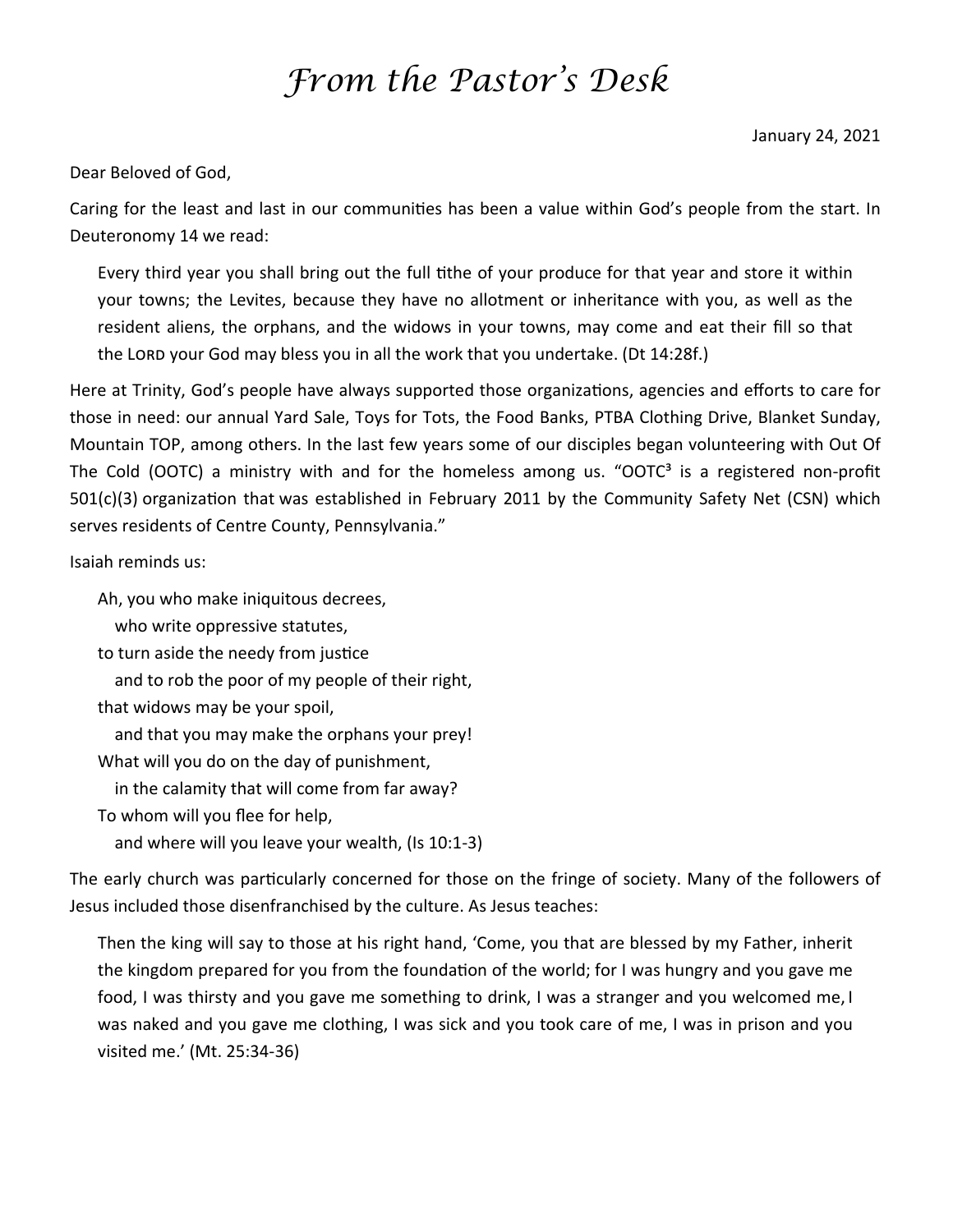To support OOTC with time, talent and treasury, (the hallmarks of Stewardship), is to join Jesus doing ministry in the world. Their mission statement encapsulates this ministry:

Out of the Cold is a community supported organization that answers the call to serve those experiencing homelessness in our community by providing shelter, food, and support services during the transition to permanent housing.

As you may know, we here at Trinity had an opportunity to support OOTC more fully by opening our building to this ministry. Due to COVID-19, of course, there were many concerns, but practices were adopted to ensure the safety of all concerned. Each night for two weeks we welcomed 7 to 13 folks who slept on cots provided by OOTC. TLC Volunteers served as hosts to welcome guests and to register them each night. Breakfast was served at 6:30 am with dinner provided at 8 pm. Paid staff provide oversight throughout the night.

Given my interested in food service, I volunteered to oversee the meals. I would have preferred to call on others to help but given the virus we decided it was safer to limit involvement. Still, the two weeks went well. Our thanks go to the many volunteers who served as hosts, those bakers who provided a plethora of desserts, and the monetary donations folks provided.

It was evident that the guests were very comfortable here at Trinity, feeling safe and welcomed. At least one guest confessed to me sadness that they could not stay an additional week! So, I expect that we will host them again.

One might wonder why we chose to open our doors to outsiders when we are not using our facilities for ourselves. Of course, we did so because it is what God calls us to do. Discipleship is not just about getting what we want and need. To the contrary, discipleship is about doing what Jesus would have us do and in doing so, we find our wants and needs to be met! Yes, strange but true! Hosting OOTC, as with the support we provide to so many other agencies, it is a wonderful way to meet the needs and wants of the congregation by meeting the needs of the least, last and lost among us!

For those of us who were here, we met Jesus and felt the winds of the Spirit blowing in our midst! Thanks be to God!

Love, joy, and peace,

Pastor Ron

Pastor Ron